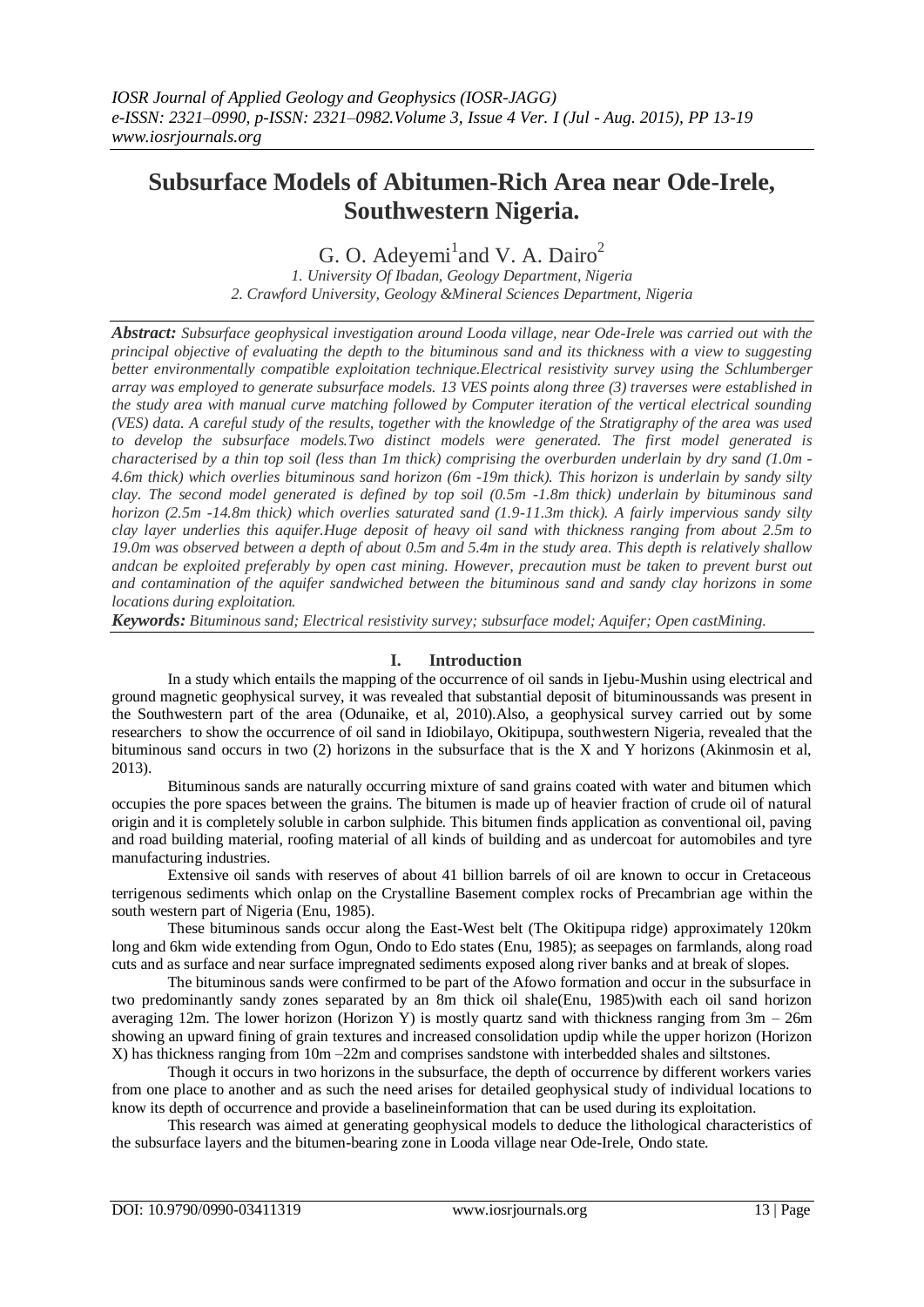#### **GEOLOGIC SETTING AND LOCATIONOF THE STUDY AREA**

The bituminous sand belt in Nigeria lies within the Eastern Dahomey basin with over 2,500m thick Cretaceous and younger sediments which comprises of lithostratigraphic group and different formations (Nwachukwu, et al, 1989). This basin is the eastern flank of Dahomey basin which runs from southeastern Ghana through Togo and the Republic of Benin to southwestern Nigeria.

The basin was believed to have emerged as a result of the separation of the African-South American land masses and the subsequent opening of the South Atlantic Ocean which began with a rifting stage in the Lower Jurassic – Early Cretaceous. This was brought about by basement fracturing which resulted inblock faulting, fragmentation and subsidence of the central Paleozoic basement rocks (Nton, 2001). Consequently, the West African and South American land masses drifted apart, leading to the opening of the South Atlantic Ocean and the basement subsidence which followed, made a RRR (Ridge- Ridge- Ridge) triple junction at the Gulf of Guinea. The three arms of this triple junction include the Gulf of Guinea, the Atlantic Ocean and the Benue trough (Burke,1971).

Overlying directly the Precambrian basement complex rocks in the Eastern Dahomey basin, is the Abeokuta group. Three (3) formations were recognised in the Abeokuta group based on the lithological homogeneity and similarity in origin (Nton, 2001). This includes Ise, Afowo and Araromi Formations. The Abeokuta group is overlain by the Ewekoro Formation, followed by Akinbo Formation, Oshosun Formation (Jones and Hockey, 1964; Nton, 2001), Coastal plain sands and the Recent Alluvium (Figure 1).

The study area lies within the Afowo Formation (Figure 2) of the Abeokuta group (Jones and Hockey, 1964). This Formation comprises of coarse to medium grained sandstone with variable but thick interbeds of shale, siltstone and clay which were deposited in a transitional to marginal marine environments.

The study area, Looda village, near Ode-Irele, Southwestern Nigeria, lies within latitudes N06<sup>0</sup>38<sup>1</sup> and N06<sup>0</sup>41<sup>1</sup> and longitudes E04<sup>0</sup>51<sup>1</sup> and E04<sup>0</sup>55<sup>1</sup> and it is drained byone (1) Major River; RiverOluwa flowing from the southwestern part of the area with many distributary channels (Figure 2). It is located within thetropical rain forest and woodland belt of Nigeria and as a result of the continuous humid climate of thistropical rainforest; tall and slender trees many of which have stilt roots including palm trees, rubber trees and cocoa trees are the main vegetation found in this area.The area is accessible by major roads and footpaths (Figure 3).

#### **II. Methodology**

Geophysical techniques have been used extensively for mineral resources exploration, although the type of mineral sought after would inform the type of geophysical prospecting techniques to be employed.

As bituminous sands occur at shallow depth of less than 1000m; geo-electric methods have been used successfully in its detection (Bauman, 2005; Odunaike, et al, 2010). This is because it is an efficient method for delineating shallow layered sequences or vertical discontinuities involving change in resistivity.

The significant thickness relative to depth as well as the very high resistivity contrast with the host geology (Bauman, 2005) contributes to the success of geo-electric techniques in bituminoussands detection.

In this study, Vertical Electric Sounding (VES), an electrical resistivity tool was employed to probe the subsurface in order to identify the bitumen-bearing horizon and lithological variation. This enabled a 1 dimensional measurement of the variation in subsurface electrical properties with depth. This was achieved by increasing the separation between the two (2) current electrodes about a central point.

Using the Schlumberger configuration, 13 VES points (Figure 3) with minimumelectrode spacing of 100m were taken in the study area along 3 traverses in the North-South directionwith the aid of a Campus Tiger Terrameter. The vertical electrical sounding (VES) data were later presented as depth sounding curves. This was established by plotting apparent resistivity values (pa) against electrode spacing (AB/2) on a bi-log graph paper. The points were then joined together with a smooth curve. Manual curve matching of the data yielded geoelectric parameters such as thickness and the resistivity values of each layer. The subsurface models were then generated from the geo-electric parameters by computer aided iteration softwares;WinResist 1.0.version and SURFER 11.

#### **III. Results And Discussion**

The curve types identified are predominantly KQ, HK and KH (Figure 4a, 4b and 4c) curves. The interpretation of the resistivity curves obtained shows that 4 geo-electric layers were present in the subsurface as shown in Table 1.

The results of the interpretation of the geoelectric sections were used to construct two (2) subsurface models along traverses taken in the North-South directions.

The geo-electric sequences for the first model which comprises of VES points 1-7 taken along Traverse 1 (Figure 5), shows a subsurface characterized by top soil, underlain by saturated sand, bitumen-impregnated sand and a sandy clay layer. The resistivity values of the bitumen-bearing layer along this traverse ranges from 318Ωm to 1656Ωm withapproximately 6-19m thickness while the dry sand overlying the bitumen-impregnated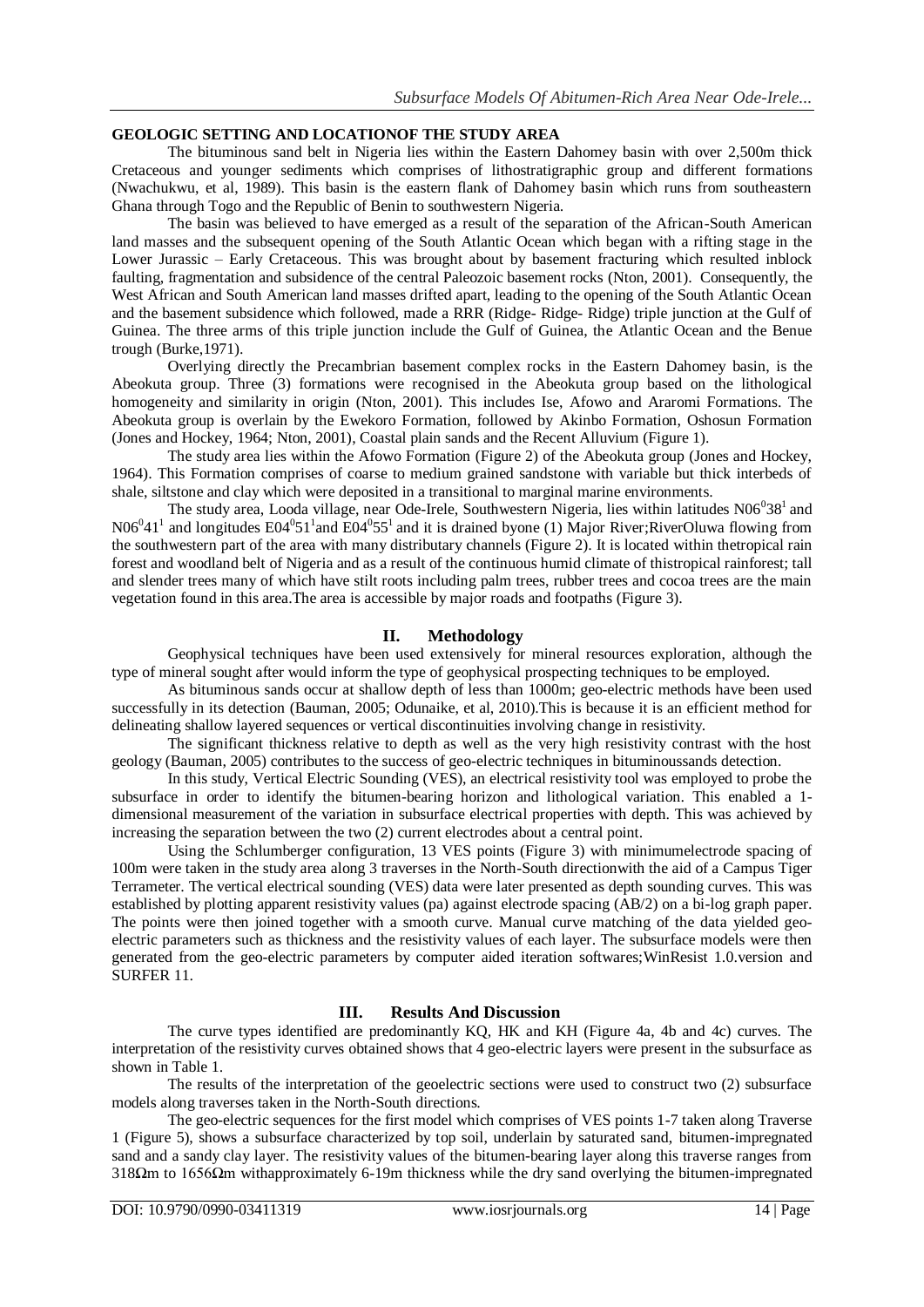layer has resistivity values that ranges from 135Ωm to 5429Ωm with thickness ranging from 1.0 to 4.6m. The high resistivity of the dry sand layer corresponds to the unsaturated zone (Van Overmeeren, 1989).

The second subsurface model which comprises of VES points 8-10 and 11-13 taken along two (2) traverses are characterised by top soil, underlain directly by bitumen-impregnated sand, followed by saturated sand and sandy clay layers (Figure 6 and 7). The bitumen-bearing layer range in thickness from 2.5 to 14.8m with resistivity values ranging from922 to 2842Ωm while the saturated sandy layer directly beneath it have resistivity values ranging from 682 to 1262Ωm with thickness ranging from 1.9 to 11.3m.

Regionally, the geoelectric sections of the 2 subsurface models were correlated with borehole log of some wells drilled in Southwestern Nigeria. The boreholes were drilled in Idiobilayo, Southwestern part of Okitipupa in Ondo state. At Idiobilayo, the oil sand horizon was intercepted at depth of 12-21m and 18-30m for the 2 wells; with the oil sand layer having thickness of 9m and 12m respectively (Akinmosin, et al, 2013). This is not farfetched from that obtained in the study area.

#### **IV. Conclusions**

Vertical electrical soundings in Looda near Ode-Irele were extensively carried out to generate subsurface models that can serve as baselinedata for its exploitation.

In the study, the resistivity values of the bitumen-bearing layer for the two subsurface models ranges from 318Ωm to 2482Ωm, averaging 1400Ωmwith thickness ranging from 2.5 to 19m and averaging 10.75m.

The depth to bitumen-bearing sand in the study area is very shallow. It ranges from 0.5m to 5.4m. These values are relatively low and it shows that the bituminous sand is almost outcropping in some of the area and thus can be easily exploited owing to the thin overburden that must be removed during its exploitation.

The geoelectric sections obtained showthe apparent resistivity curves across each profile in the study area and it suggests a subsurface geology characterised by alternation of sands and sandy clay occurring at various depth with variable thicknesses.

Also, removal of overburden in areas where saturated sand underlies the bitumen-impregnated layer can lead to "burst out". This is due to the fact that the confined aquifer is under pressure and the removal of the overburden can result in sinking of heavy duty machines and uncontrollable over flooding. Thus, preventive measures are needed during exploitation.

## **Acknowledgements**

Dr.M.A.Oladunjoye, BunmiDaodu, AfolabiFehintola, Isaac Babatunde and Femi Fadamoro assisted in data acquisition and graphic preparation. They are greatly appreciated.

#### **References**

- [1]. Akinmosin, A.A., Omosanya, K.O. and Ige T., 2013. The occurrence of tar sands at Ijebu-Itele, Eastern Dahomey basin. ARPN Journal of Science and Technology, vol 3(1): pp 98-105.
- [2]. Bauman, P.,(2005). 2-D Resistivity Surveying for Hydrocarbon A primer.CSEG Recorder, April, pp25-33.
- [3]. Burke, K.C.B., Dessauvagie, T.F.J and Whiteman, A.J.,(1971). The opening of the Gulf of Guinea and Geological History of the Benue Depression and the Niger Delta.Nature Physical Sciences. 233 (38), 51-55.
- [4]. De-Hua J. L., (2008). Seismic Properties of Heavy Oils Measured data: The Leading Edge, Sept. 27 (9): 1108-1114.
- [5]. Enu, E.I., (1985). Textural characteristics of the Nigerian tar sands. Journal of Sedimentary Geology, vol 44: pp 65-81.
- [6]. Jones, H.A. and Hockey, R.D., (1964). The Geology of part of Southwestern Nigeria.Geological Survey of Nigeria (GSN)Bulletin 31, p101.
- [7]. Nton, M.E., (2001). Sedimentological and geochemical studies of rock units in the Eastern Dahomey basin, Southwestern Nigeria.Unpbl.PhD thesis, University of Ibadan, pp315.
- [8]. Nwachukwu, J.L. and Ekweozor, C.M., (1989). The origin of Tar sands in Southwestern Nigeria. N.A.P.E Bulletin, vol. 4 (2), pp82- 84.
- [9]. Odunaike, R.K., Laoye, J.A., Fasunwon, O.O., Ijeoma, G.C. and Akinyemi, L.P., (2010). Geophysical mapping of the occurrence of shallow oil sands in Idiopopo at Okitipupa area, Southwestern Nigeria.African Journal of Environmental Science and Technology. Vol. 4 (1) pp 034-044.
- [10]. Omatsola, M.E. and Adegoke, O.S., (1981). Tectonic evolution and cretaceous stratigraphy of the Dahomey basin.Nigeria Journal of Mining and Geology, vol 18(1), pp130-137.
- [11]. Satinder, C. and Larry, L.,(2008). Introduction to this Special Section: Heavy oil. The Leading Edge, Sept. 27(9): 1104-1106.
- [12]. Van Overmeeren, R.A., (1989). Aquifer Boundaries Explored by Geoelectrical Measurements in the Coastal plain of Yemen: A case of Equivalence Geophysics. 54(1): 38-48.

## **About The Authors**

**Adeyemi G. Oladapo**is a Professor in the Department of Geology, University of Ibadan, Nigeria. He is an active member of Nigerian Association of Petroleum Explorationists (NAPE). His area of specialization includes Engineering Geology, Hydrogeology and Environmental Geology.

**Dairo V. Abiola**is a Lecturer in the Department of Geology and Mineral sciences, Crawford University, Igbesa, Nigeria and currently a Ph.D. student in the Department of Geology, University of Ibadan, Nigeria. Her research interests include Sedimentology, Petroleum and Environmental Geology.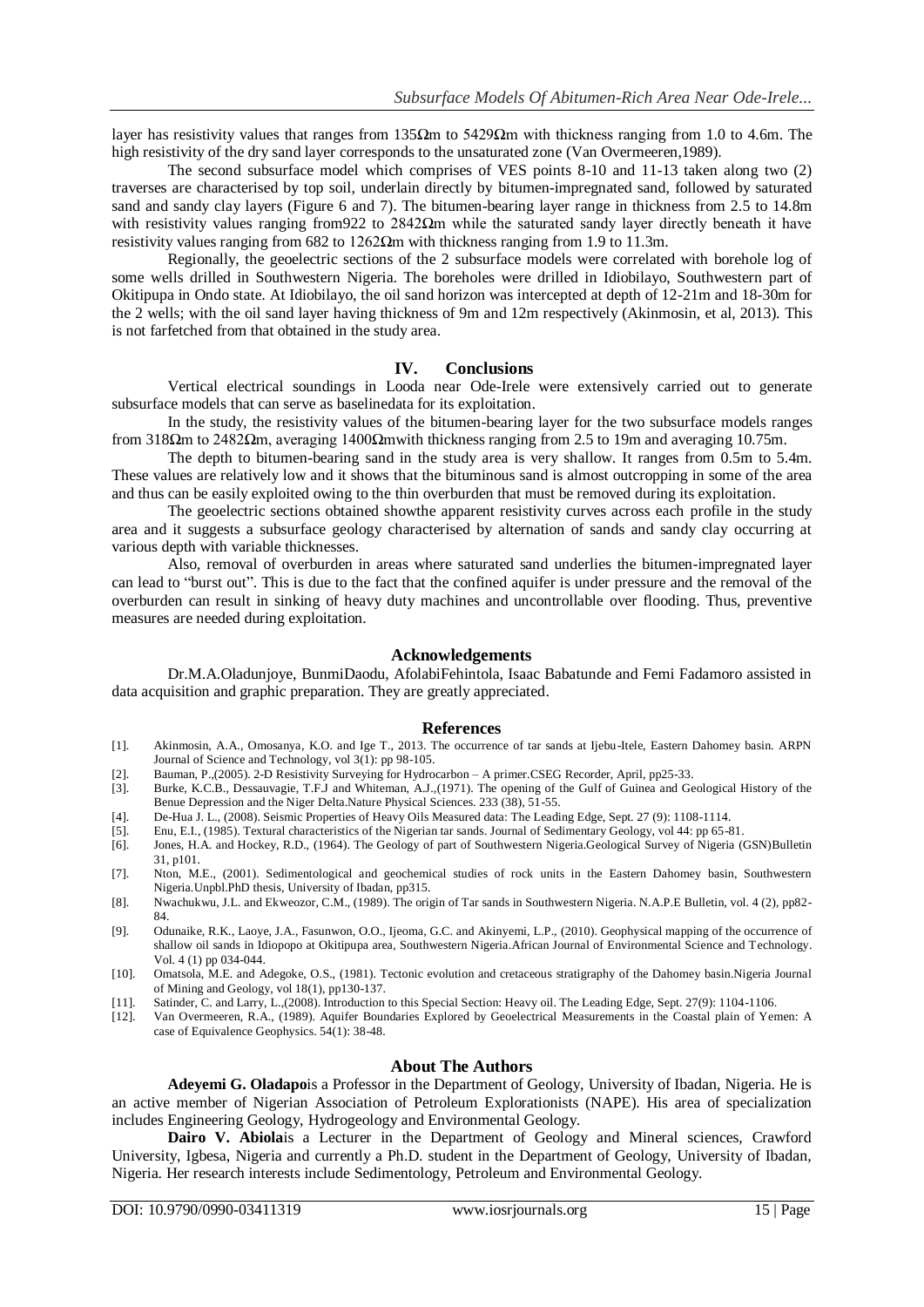

**Figure 1: Lithostratigraphic units of the Eastern Dahomey basin**



**Figure 2: Geological map showing the study area (Loda village)**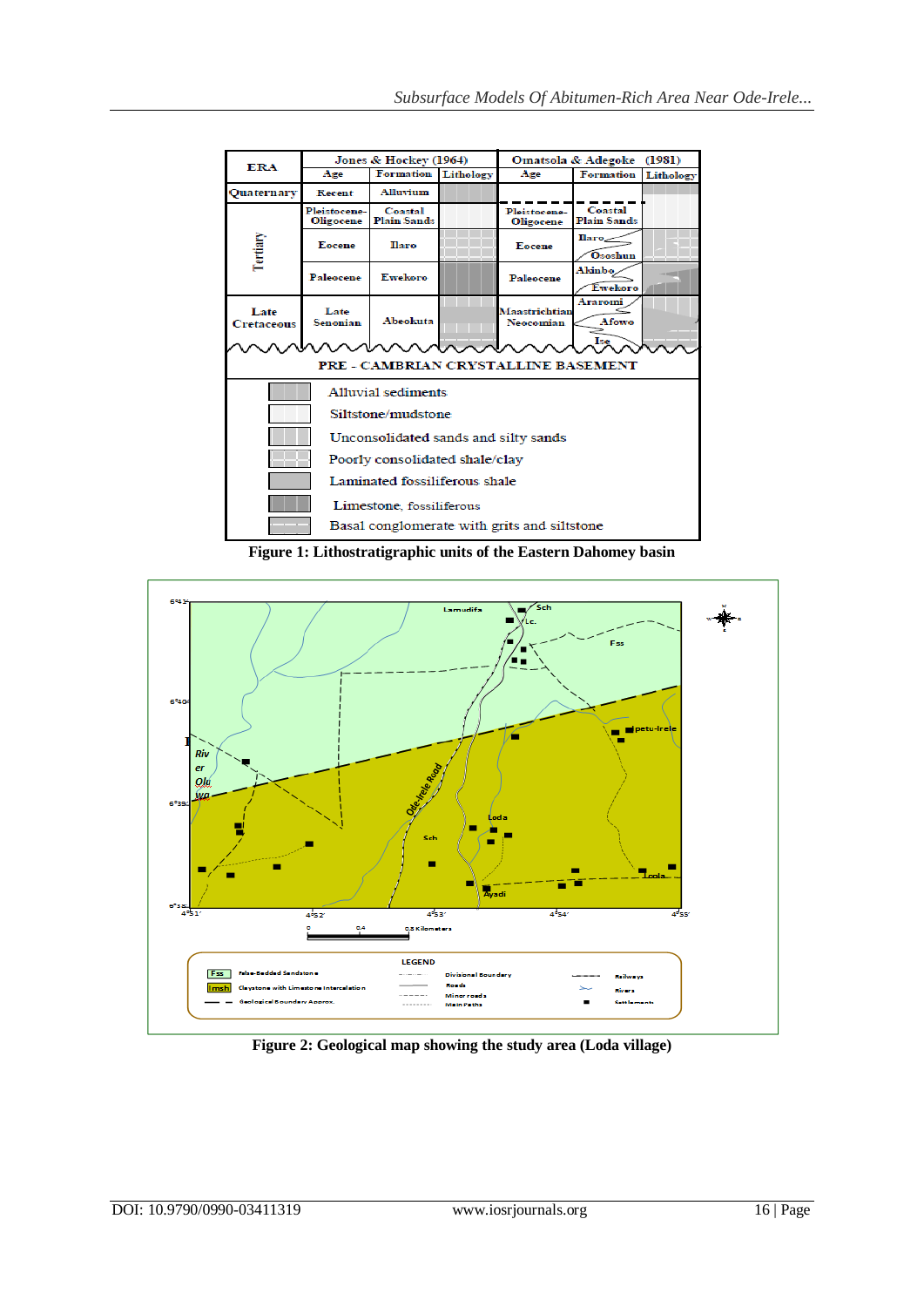

**Figure 3: Location map of the study area showing the VES points**

| Table1. Summary of Geo-electric parameters of VES curve obtained |                |                            |           |                                     |                                |
|------------------------------------------------------------------|----------------|----------------------------|-----------|-------------------------------------|--------------------------------|
| <b>VES</b>                                                       | No of          | <b>Resistivity</b>         | Curve     | Thickness(m)                        | <b>Probable Lithology</b>      |
| No                                                               | Laver          | $(\Omega \cdot m)$         | Type      | ${\bf h}_1/{\bf h}_2/{\bf h}_{n-1}$ |                                |
|                                                                  | s              | $\rho_i/\rho_2/\rho_{n-1}$ |           |                                     |                                |
|                                                                  | 4              | 371/225/898/177            | <b>HK</b> | 0.8/1/7.7                           | Topsoil/Sand/Tarsand/Sandyclay |
|                                                                  | 4              | 304/135/1644/48            | HК        | 0.7/1/6.5                           | Topsoil/Sand/Tarsand/Sandyclay |
| 3                                                                | 4              | 995/426/1656/49            | HK        | 0.7/1.8/6.1                         | Topsoil/Sand/Tarsand/Sandyclay |
| 4                                                                | 4              | 822/323/791/80             | HK        | 0.7/1.5/5.6                         | Topsoil/Sand/Tarsand/Sandyclay |
| 5                                                                | 4              | 1148/2932/642/83           | KO        | 0.8/3.7/13.4                        | Topsoil/Sand/Tarsand/Sandyclay |
| 6                                                                | $\overline{4}$ | 412/2356/386/20            | KO        | 0.9/3/12.4                          | Topsoil/Sand/Tarsand/Sandyclay |
|                                                                  | 4              | 174/5429/318/733           | KН        | 0.8/4.6/19.1                        | Topsoil/Sand/Tarsand/Sand      |
| 8                                                                | 4              | 735/1614/867/34            | KO        | 1.8/7.2/6.5                         | Topsoil/Tarsand/Sand/Sandyclay |
| 9                                                                | 4              | 580/2842/1206/95           | KO        | 0.7/2.5/11.3                        | Topsoil/Tarsand/Sand/Sandyclay |
| 10                                                               | 4              | 283/1599/859/112           | KO        | 0.9/8.6/1.9                         | Topsoil/Tarsand/Sand/Sandyclay |
| 11                                                               | 4              | 655/922/1262/60            | АK        | 1.1/4.5/3.5                         | Topsoil/Tarsand/Sand/Sandyclay |
| 12                                                               | 4              | 860/1760/790/60            | KO        | 0.7/3.1/8.3                         | Topsoil/Tarsand/Sand/Sandyclay |
| 13                                                               | 4              | 395/1503/682/21            | KO        | 0.5/14.8/6.1                        | Topsoil/Tarsand/Sand/Sandvclav |



**Figure 4a: Typical HK curve-type in the area**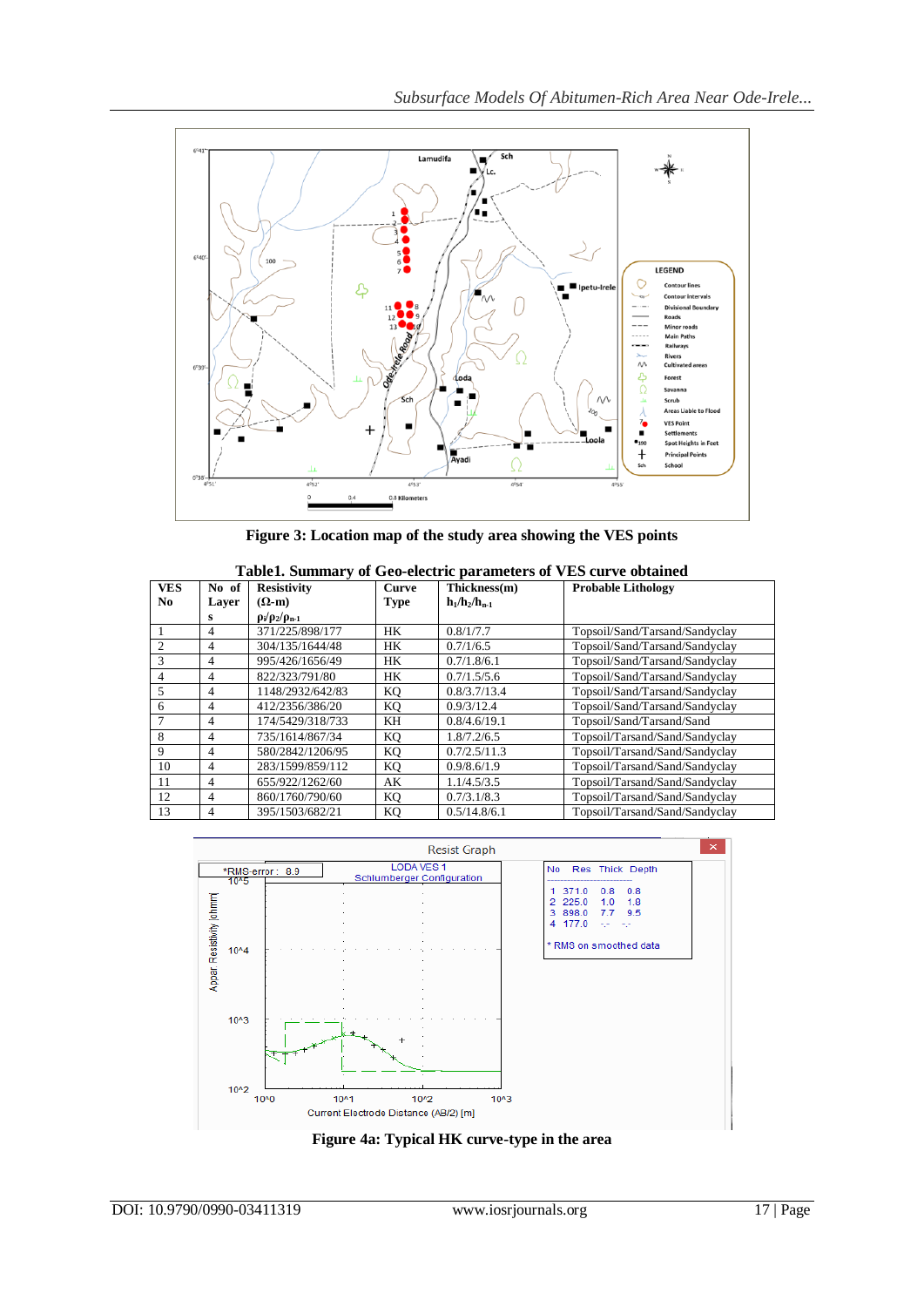